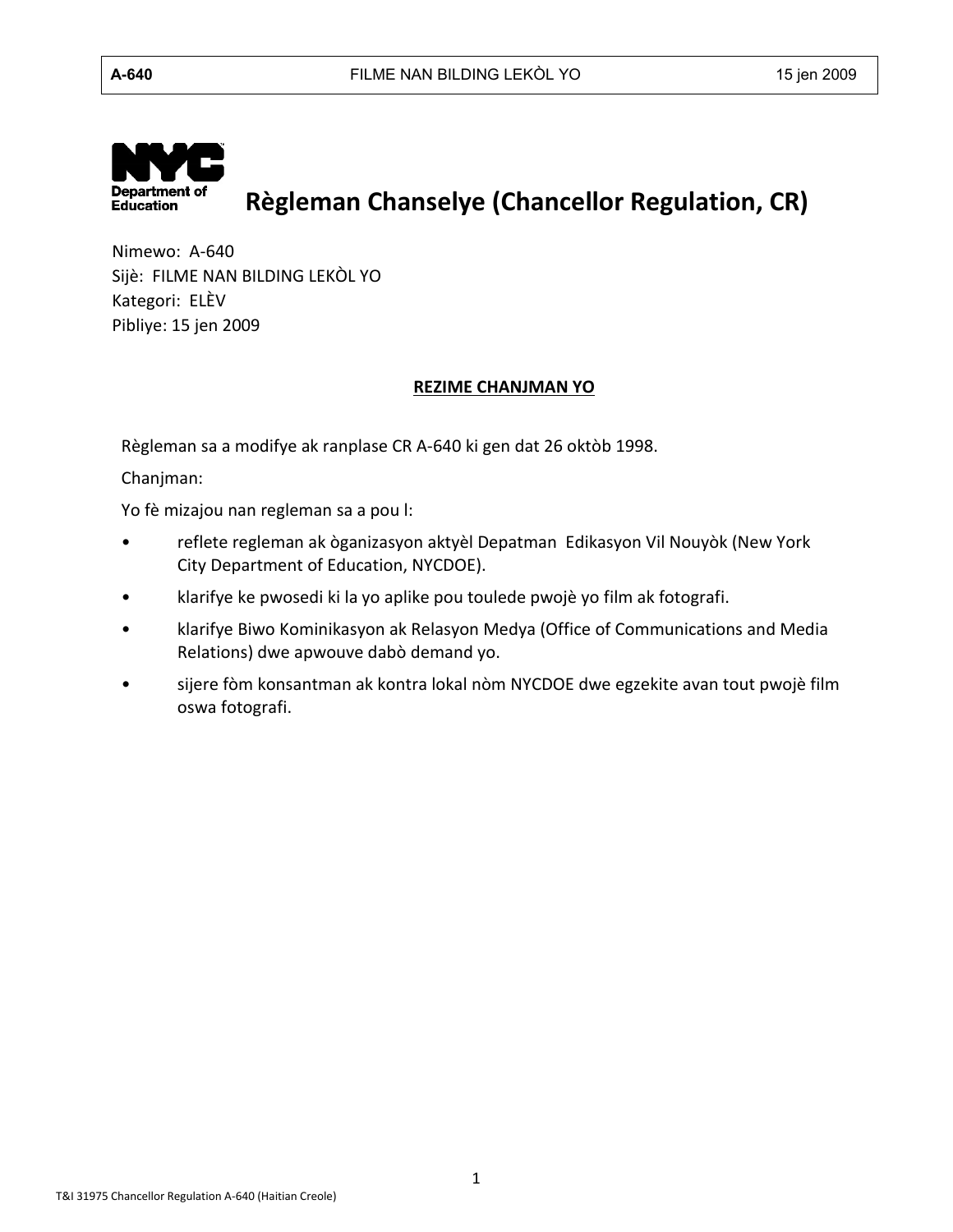

## **Règleman Chanselye (Chancellor Regulation, CR)**

Nimewo: A-640 Sijè: FILME NAN BILDING LEKÒL YO Kategori: ELÈV Pibliye: 15 jen 2009

### **REZIME**

Tout demand ki soti nan men pwodiktè film, emisyon televizyon, piblisite, pwogram jounal, oswa aktyalite dokimantè sou film, fotografi, oswa anrejistreman imaj oswa vwa nan lekòl yo, nan lakou rekreyasyon lekòl oswa lòt kote

Yo dwe konsidere pwopriyete NYCDOE "Department") kòm Biwo Kominikasyon ak Relasyon Medya (Office of Communications and Media Relations). Biwo Kominikasyon ak Relasyon Medya a se sèl biwo ki gen otorite pou bay oswa refize demand sa yo.

Yo fòmèlman entèdi fè film oswa piblisite ki la pou fè pwofi.

### **I. PROSEDI POU KONSIDERASYON DEMAND POU LÒT ÒGANIZASYON KI PA LAPRÈS FILME OSWA FOTOGRAFYE NAN BILDING LEKÒL LA**

- A. Pwodiktè oswa moun k ap fè film, show televizyon, piblisite, pwogram jounal, oswa nouvèl dokimantè (yo konsidere tout ansanm kòm "Pwodiktè") dwe fè demand pou filme oswa fotografye nan lekòl oswa lòt bilding lekòl yo alekri nan Biwo Kominikasyon ak Relasyon Medya (Office of Communications and Media Relations).
- B. Pwodiktè a dwe voye yon rezime istwa fim lan alekri. Si istwa a gen rapò patikilyèman avèk Depatman an, elèv oswa anplwaye li yo, Biwo Kominikasyon ak Relasyon Medya (Office of Communications and Media Relations) rezève dwa l pou gade kontni final eskript la (film la). Tout otorizasyon pou pase film lan depann sèlman de Depatman an.
- C. Biwo Kominikasyon ak Relasyon Medya (Office of Communications and Media Relations) pral pale avèk direktè an, Biwo avoka jeneral la (Office of the General Counsel), ak lòt manm estaf apwopriye a pou egzamine demand lan pou fè film oswa pran foto nan bilding lekòl yo.
- D. Tout pwojeksyon film oswa fotografi pa dwe deranje enstriksyon elèv yo. Yo dwe fè bon jan efò pou limite pwojeksyon film oswa fotografi nan moman kote yo pa pwograme klas ak peryòd egzamen. Depatman an ka, nan nenpòt moman, kanpe oswa sispann pase yon film dapre jijman rezonab li, ke sa a ap deranje oswa afekte enstriksyon elèv lan.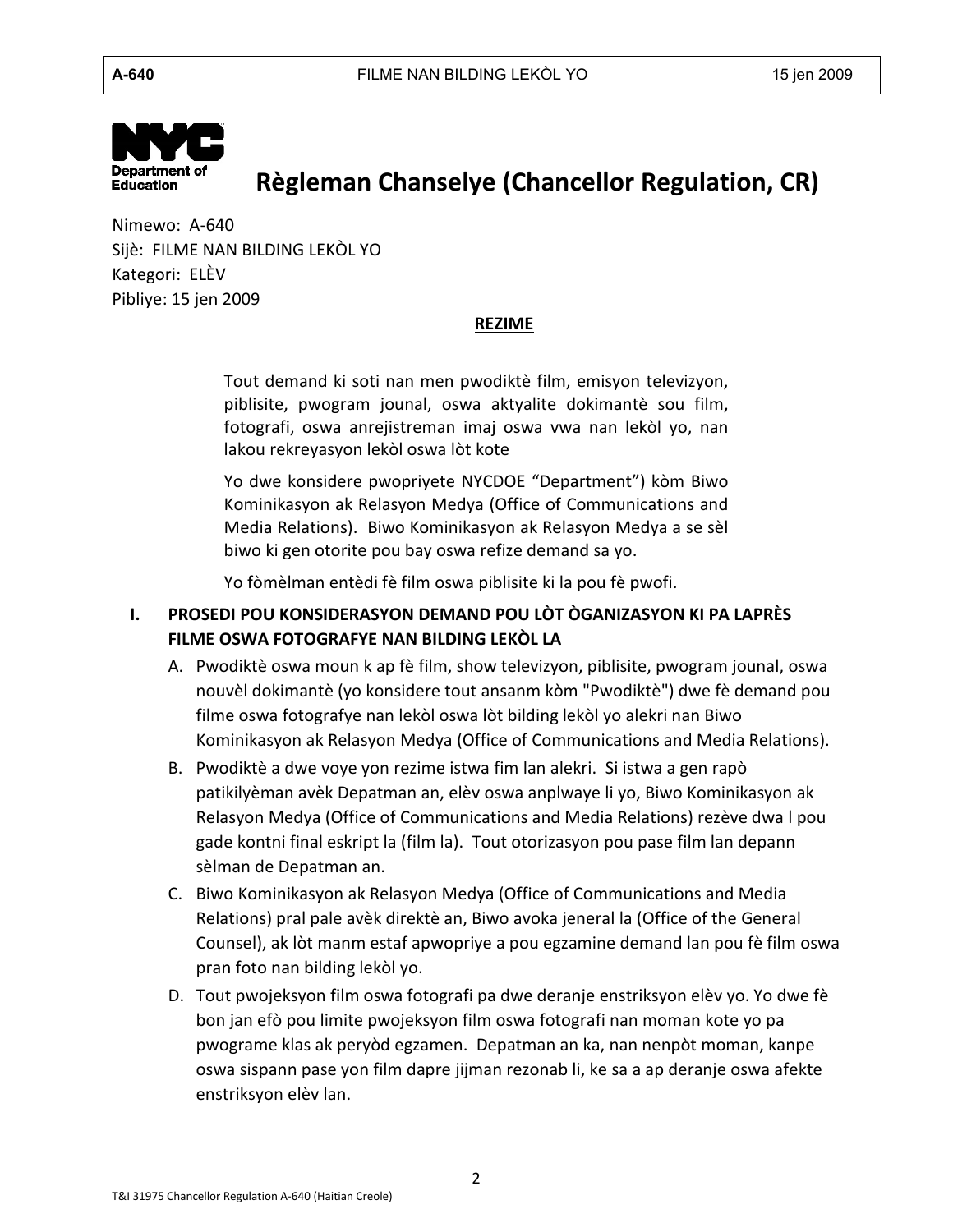- E. Yo pral otorize filme oswa fotografye nan bilding lekòl pandan lè lekòl ap fonksyone sèlman avèk apwobasyon alekri direktè an.
- F. Kote yo bezwen plis pase yon bilding Depatman pou yon pwodiksyon, yo pral mande yon otorizasyon ak yon pèmi endividyèl pou chak bilding. Ekip k ap fè film lan pa ka itilize apwobasyon pou pase film lan nan yon lokal pou ale nan yon lòt lokal Depatman an.
- G. Lè bilding Depatman an se yon lokal yo pataje (de oswa twa lekòl ki nan bilding lan), yo ap mande chak direktè otorizasyon pou elèv yo ak pwofesè yo patisipe nan pwojeksyon film lan. Ekip k ap filme an pa ka itilize konsantman yon lekòl nan yon bilding pou filme tout lòt lekòl nan bilding lan. Pwodiktè an dwe avèti tout direktè nan bilding lan davans sou kantite fwa ak dat, ansanm avèk kote y ap fè film lan.
- H. Responsablite pou rekrite estaf pwodiksyon an ak chwa lokal la se obligasyon eksklizif Pwodiktè an.
- I. Yo pa ka filme oswa fotografye okenn elèv oswa anplwaye Depatman an sofsi yo gen otorizasyon alekri klè direktè an ak, anplis, anplwaye Depatman an, paran oswa responsab elèv lan respektivman. Biwo avoka jeneral la dwe apwouve tout fòm konsantman davans pou pase film lan. Yo dwe limite itilizasyon tout film oswa fotografi ak yon pwojè patikilye ak pwomosyon film lan. Si yon Pwodiktè anboche kèk elèv pou patisipe nan pwodiksyon k ap fèt avan oswa apre orè nòmal lekòl la, andeyò aktivite lekòl la esponsorize oswa ki pa gen rapò avèk Depatman an, aranjman pou konpansasyon ak otorizasyon an dwe fèt dirèkteman ant Pwodiktè a ak paran oswa responsab elèv la.
- J. Yo pral mande pou pwojè film lan oswa fotografi an benefisye lekòl la ak elèv li yo, tankou bay don lajan oswa ekipman lekòl pou objektif pedagojik, dispozisyon pou estaj enteresan oswa pwojè ankadreman k ap kontinye pou elèv yo, mete disponib pou elèv yo konferansye sou pwodiksyon film nan yon pwogram ann asanble, fè yon aktè (vedèt sinema) vizite lekòl la, etc. Anplis, pou pwojè dokimantè sou Depatman an, elèv oswa anplwaye li yo, Depatman an rezève dwa pou negosye yon redevans pou Depatman an si dokimantè a gen lisans ki komèsyal oswa distribye.
- K. Lè Biwo Kominikasyon ak Relasyon Medya (Office of Communications and Media Relations) bay konsantman li, yon Pwodiktè dwe jwenn otorizasyon nesesè a nan men gadyen bilding lan pou itilize l epi dwe peye frè aplikab ki gen ladan frè ouvèti, sou yon echèl mobil ak ilimite ki gen rapò avèk objektif pwodiksyon an, avèk film yo bay fakti davans. Yo ka konsidere pou elimine frè pou antrepriz ki pa gen bi pou fè pwofi ak lekòl sinema yo deziye yo. Anplis, yon Pwodiktè dwe peye frè pou itilizasyon bilding lekòl lan tankou yon zòn atant ak yon ekip k ap fèfim. Biwo Kominikasyon ak Relasyon Medya (Office of Communications and Media Relations) avèk medya yo nan rapò avèk direktè an dwe bay otorizasyon pou itilizasyon yon bilding lekòl tankou yon zòn atant. Chak pèmi valab sèlman pou peryòd orijinal la ki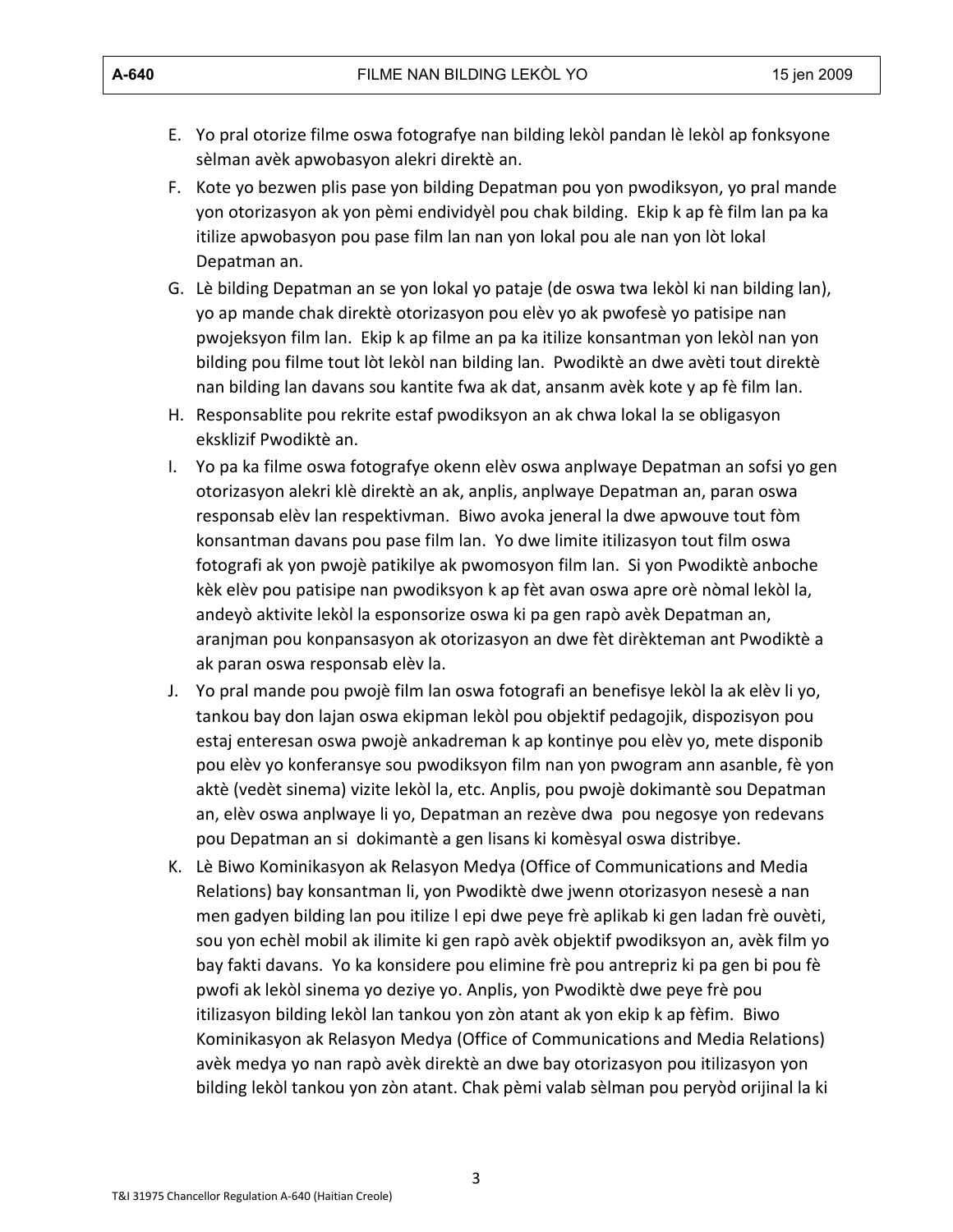garanti a.

- L. Yon Pwodiktè dwe gen ladan Depatman an ak Vil Nouyòk la kòm yon fòm asirans siplemantè nan yon plan asirans ki gen responsablite sivil oswa komèsyal pou yon montan minimòm yon milyon dola (\$1,000,000.00). Nan kèk ka patikilye yo, yo mande yon montan anplis si Biwo avoka jeneral la rekòmande sa a.
- M. Pwodiktè a ak yon reprezantan Depatman an dwe siyen Akò Lokal nòm Depatman an davans pou fè film. Yo ka modifye Akò Lokal (Location Agreement) sèlman avèk konsantman alekri ki soti nan Biwo avoka jeneral la (Office of the General Counsel).
- N. Pa pral gen idantifikasyon lekòl la oswa itilizasyon non lekòl la oswa Depatman Edikasyon Vil Nouyòk" nan pwojeksyon film oswa fotografi amwenske yo bay pèmisyon klè nan Akò lokal la ke Pwodiktè a ak Depatman an siyen avan pwojeksyon film lan.
- O. Yo pral mande Pwodiktè a pou aksepte tout regleman sekirite nesesè sou pwopriyete Depatman an, ki gen ladan sa k nan Depatman an, Vil Nouyòk, ak tout lòt sa yo jije aplikab yo. Nan frè Pwodiktè an, Direktè a ka mande Estaf Sekirite nan lekòl Vil Nouyòk la pou garanti sekirite anplis pou pwòp sekirite Pwodiktè an tou.
- P. Yo pa pral otorize pou filme piblisite nan lekòl yo amwenske piblisite a kreye pou yon anons sèvis piblik oswa pou benefis Depatman an tankou yon kanpay pou fè rekritman pwofesè. Yo dwe defini piblisite komèsyal tankou tout pwojeksyon film pou piblisite, politik oswa objektif pou fè pwomosyon, kèlkeswa pou pwofi oswa pa pou fè pwofi.
- Q. Filme oswa fotografye elèv ak anplwaye Depatman an dapre sèvis yo te founi, tankou yon videyo trening pou lekòl yo itilize, oswa pou objektif art oswa edikasyon, egzije otorizasyon alekri ni Biwo kominikasyon ni relasyon medya (Office of Communications and Media Relations) ni direktè a anplis paran an oswa responsab Depatman an respektivman. Yo pa ka filme oswa fotografye anplwaye ak elèv Depatman an pou yon andòsman komèsyal.

## **II. PWOSEDI POU KONSIDERASYON DEMAND POU LAPRÈS FILME OSWA FOTOGRAFYE NAN BILDING LEKÒL LA**

- A. Yo dwe adrese tout demand ki soti bòkote medya, pwodiktè, ak jounalis pou filme nan lekòl yo pou rasanble enfòmasyon nouvèl woutin (filme, fotografye, oswa bay entèvyou) bay Biwo kominikasyon ak relasyon medya (Office of Communications and Media Relations). Òganizasyon medya, pwodiktè, ak repòtè dwe jwenn otorizasyon direktè a apresa. Si yo dwe filme elèv, òganizasyon medya, pwodiktè ak repòtè dwe resevwa fòm otorizasyon elèv (ki disponib nan sit wèb Biwo Kominikasyon ak Relasyon Medya a (Office of Communications and Media Relations) ke paran oswa responsab lan siyen. Yo pa dwe deranje enstriksyon elèv lan.
- B. Pwogram dokimantè oswa jounal dwe suiv pwosedi ki nan Seksyon I an.